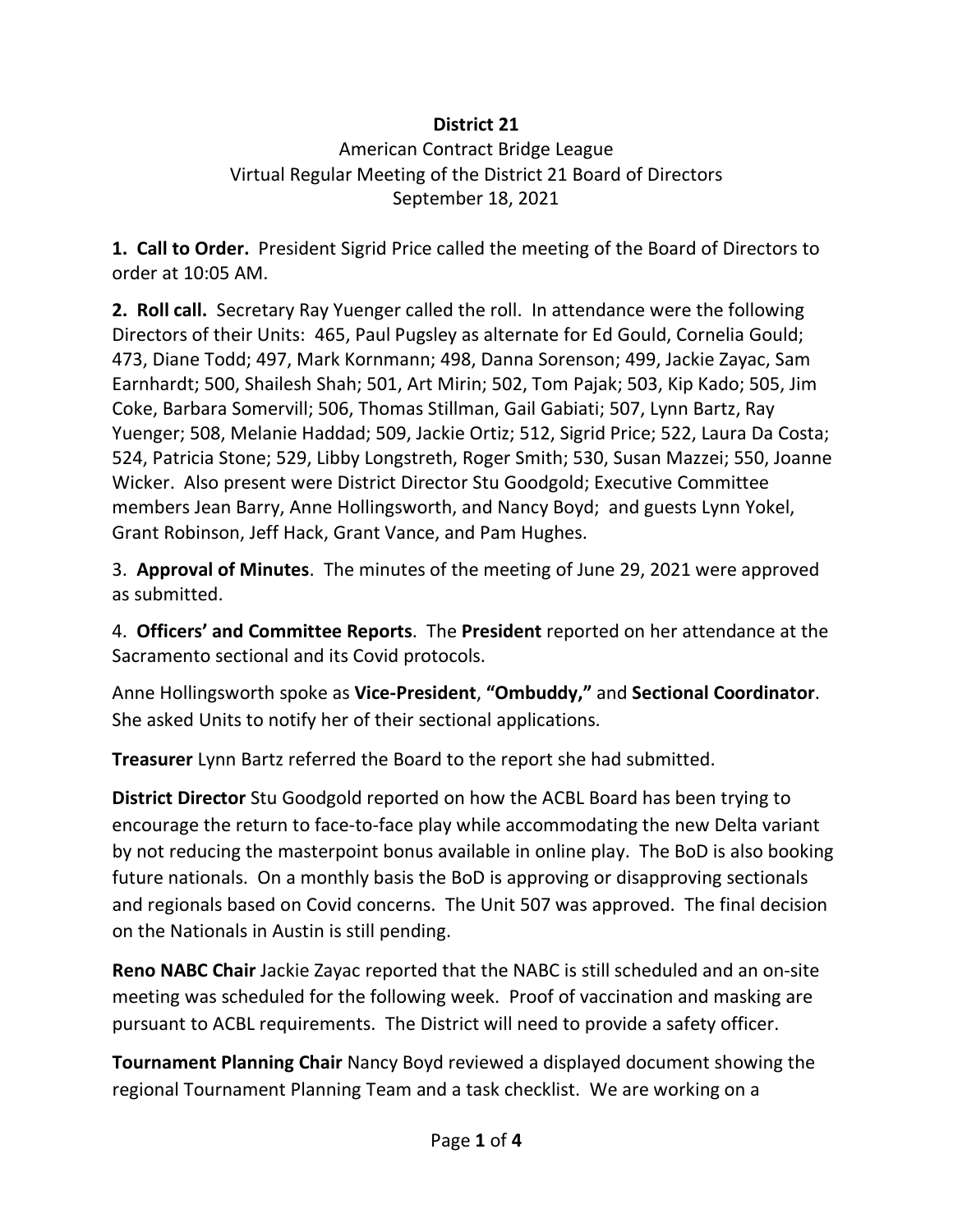consistent D21 brand. We hope to find local volunteers for our regionals. Wristbands will be provided to those who have provided proof of vaccination. Player will receive a daily electronic bulletin. A draft schedule for the Monterey Regional was also displayed and discussed. Due to expected lower turnout, it is a 10 and 3 schedule only and fewer knockouts will be held.

**Communications Chair** Melanie Haddad discussed the first new version of the Diamond in the Ruff newsletter being distributed through Constant Contact. Open rates and clickthrough rates were high for membership organizations. Next issue is scheduled for mid-October, after which it will be published bi-monthly. She reported the number of visits to the new D21 website. Grant Robinson has returned as webmaster. She explained that Gmail tends to trap messages from Constant Contact in the Promotions folder, so members need to look there for it or deactivate that folder or identify such messages as not a promotion.

**NAP Coordinator** Susan Mazzei explained that 11 of 21 Units have scheduled NAP qualifiers, leaving out about 1,900 people who qualified at the club level. Two of those are in doubt.

Susan moved to "[a]llow club members who qualified at the Club level to move on to the District 21 Final. NAP Unit games become non-qualifiers." She explained that ACBL Conditions of Contest allow for bypassing Unit qualifiers in this way. It was seconded by Anne Hollingsworth. Stu pointed out that pre-pandemic, 16 Units held qualifiers. Ray pointed out that the District hasn't held a Unit qualifier for a GNT for a long time.

\*\*MOTION CARRIED by a show of electronic and physical hands. A majority in favor. One opposed.

Susan also moved to "[h]old the District 21 Final online." She explained that, while the former Tournament Planning Committee (before all resigning) agreed to hold the D21 finals face-to-face before and during the Monterey Regional, this information was not given to the new Tournament Planning Committee. Pam Hughes explained that the original plan was partly motivated by the concern about meeting the hotel room commitment. The motion was seconded by Anne. There was discussion about the feasibility of holding the qualifiers in person during the Monterey Regional and what days or nights the events would be held. Concern was expressed about the motivation for cheating if playing online.

\*\*MOTION CARRIED by roll call vote. 40 weighted votes "aye," 27 "nay."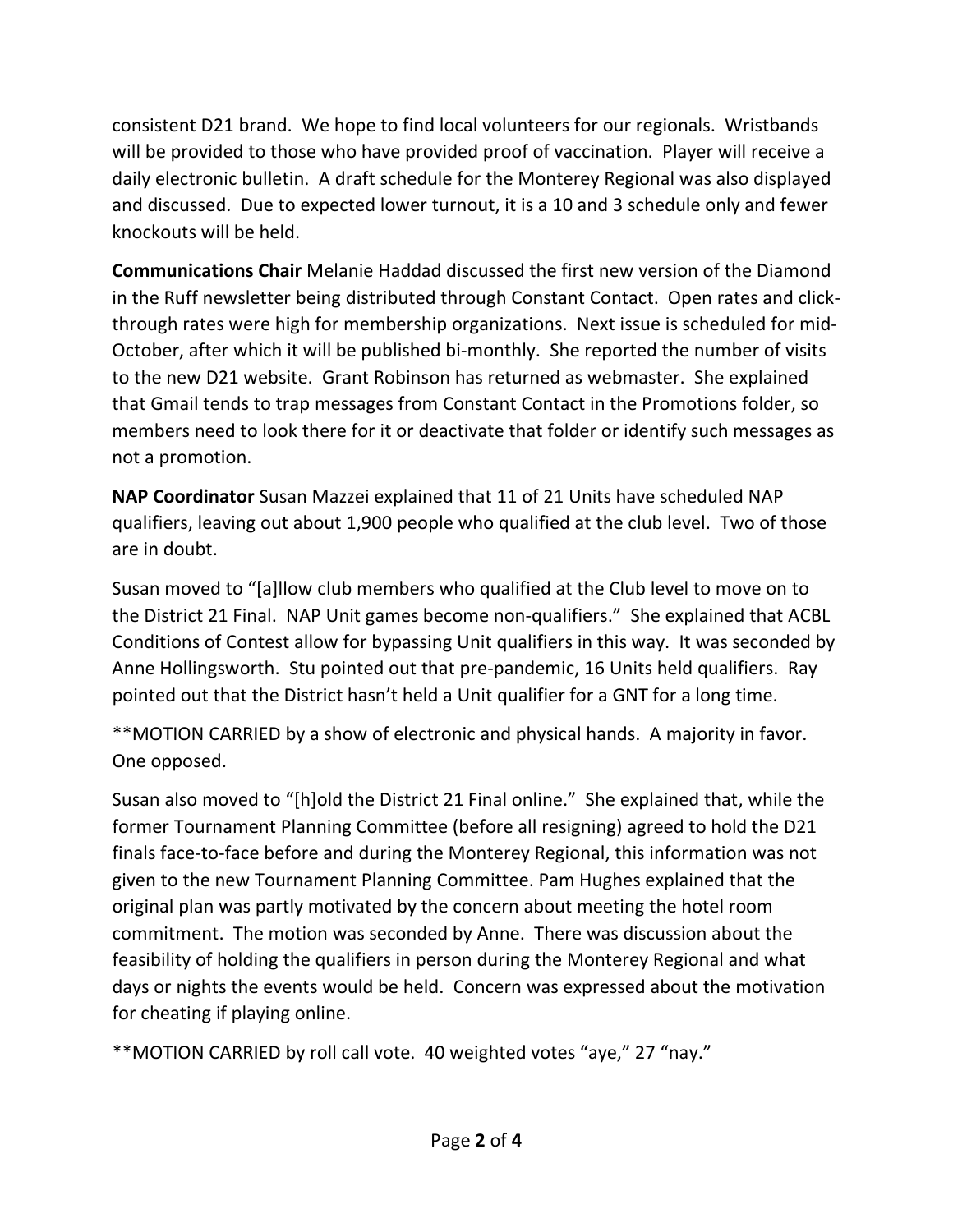**GNT Coordinator** Grant Vance called attention to the conditions of contest that were previously circulated to the Board, including Covid protocols if they will be held face-toface. No stipend was given out when the event was online, otherwise \$2,000 per team.

Ray Yuenger reported that the **99er NiteClub** had generated payments of \$6,069 in table fees to D21 virtual clubs for the last three months. Lynn Bartz is helping out as accountant for the club. As **Bylaws Committee Chair**, Ray conducted four nonbinding polls. 10 Board members were appointed by Unit President, 2 were appointed by the Unit Board, 2 elected by the Unit Board, 2 were elected by the Unit membership, and 6 are simply volunteers. 15 people favored all virtual board meetings, 6 favored at least one meeting a year face-to-face, 5 favored all face-to-face when it is safe to do so. 8 favored Board meetings during regionals, 10 say to offset meetings from regionals, and 8 have no preference. As far as the size of the board, 9 favor up to 2 representatives, 12 favor having one representative.

Ray Yuenger proposed that the Board adopt a policy on how it delegates its powers. Libby moved that the Board accept the policy that was circulated to the Board and displayed on the screen. Jim Coke seconded the motion. Lynn Bartz moved to amend the motion to itemize the Board's powers that are subject to delegation. Roger Smith seconded the motion to amend. Jackie Zayac made a motion to table the motions. It was seconded by Cornelia.

\*\*MOTION CARRIED to table the motions regarding a delegation policy.

**Goodwill Chair** Barbara Somervill presented a PowerPoint slide proposing a new structure for the Goodwill Committee and making Goodwill awards. It would increase the size of the Committee, the number of nominations per Unit, the number of awards given per year, eliminate Presidential awards, and create a new awards event at the Sacramento Regional. It was noted that customarily awards have been made at the January meeting. There was discussion of these proposals. The President suggested that Barbara form a committee to formulate proposals to present to the Board.

Cornelia moved that for this year, presentation of awards will be postponed until Sacramento, allowing time to develop clear proposals at a future meeting. Roger Smith seconded the motion.

\*\*MOTION CARRIED by electronic show of hands.

**Western Conference Representative** Cornelia Gould reported that District 17 has pulled out of the Western Conference, leaving only our District and 22. Cornelia has been